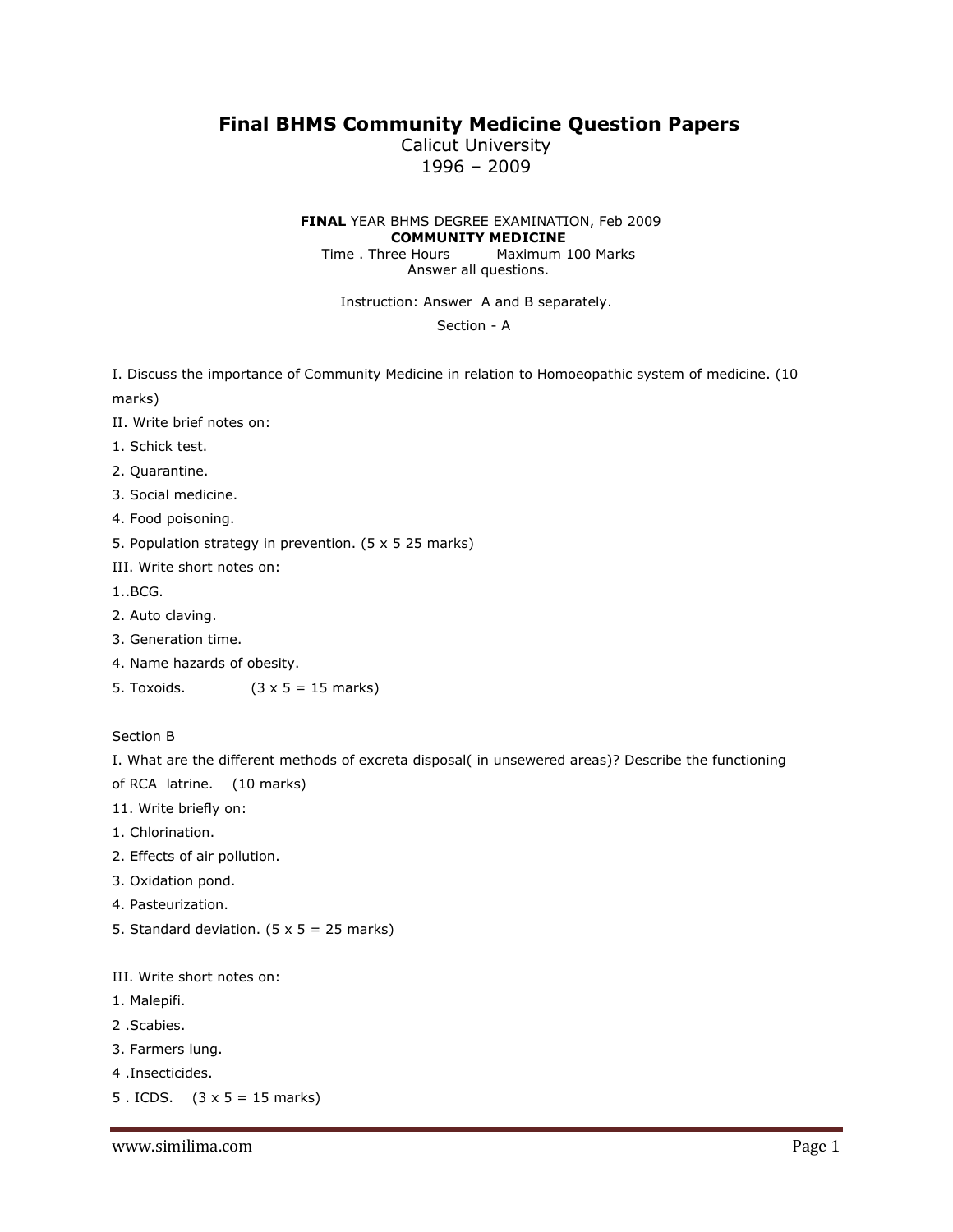## **FINAL YEAR BHMS DEGREE EXAMINATION, JUNE 2009.**

#### SECTION - A

I. Enumerate the agents causing Acute Respiratory infections. Describe the epidemiology and control of pulmonary tuberculosis. (5+5+5=15) II. Write short notes on: a) Early warning signs of cancer. b) Diagnosis ofAIDS. c) Classification of Leprosy. d) Importance of incubatum period in epidemiological studies. e) Multifactorial causation. f) Rehabilitation. g) Chemical disinfectants. (7x3=21 Marks) III. Answer the following: a) Proportional mortality rate. b) Amoebiasis. c) Rabies in man. d) Composition of ORS. e) Advantages of Cohort studies. (5x2=10 Marks) IV Give a brief account: a) Lead time. b) Sentinal surveillance. c) Sullivan's index. d) Positive health.  $(4x1=4$  Marks) P.T.O. SECTION - B I. What is LBW ?What are the causes and prevention of LBW? (5+5+5=15) II. Write short notes on : a) Complications of male sterilization. b) Breast feeding. c) Protein energy malnutrition. d) ICDS Programme. e) Disinfection of wells. f) Communication process. g) Accidents in Industry. (7x3=21 Marks) III. Answer the following: a) Sickness benefit. b) Lay reporting. c) WHO. d) Indices of Thermal Comfort. e) Pasteurization of milk. (5x2=10 Marks) IV Give a brief account: a) Warning signs during pregnancy. b) Pellagra. c) Amino acid score. d) Name two natural insecticides. (4x1=4 Marks)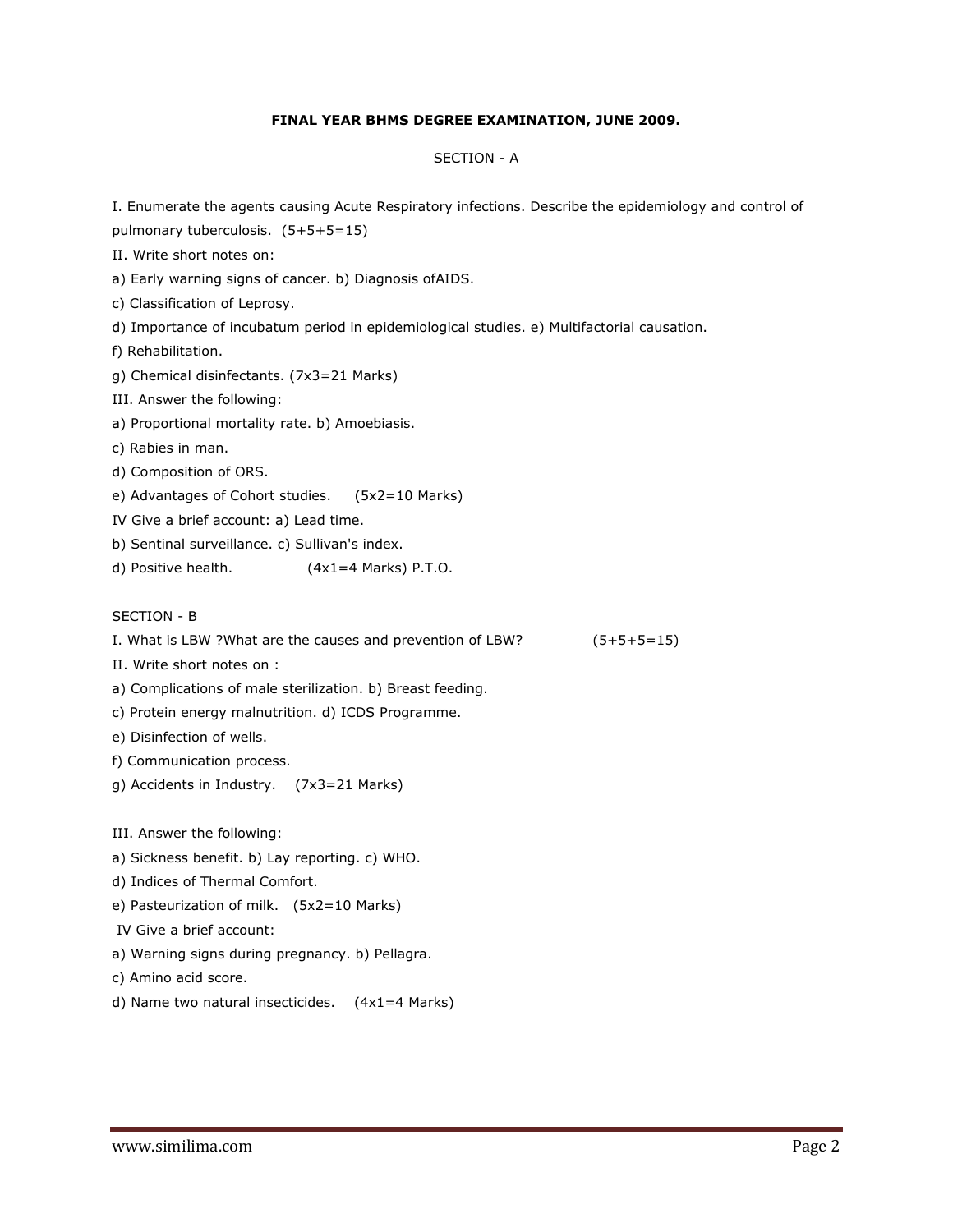## **FINAL YEAR BHMS DEGREE EXAMINATION, JANUARY 2009.** COMMUNITY MEDICINE

#### SECTION - A

|  |  | 1. a) What are the determinants of Health ? |  |
|--|--|---------------------------------------------|--|
|  |  |                                             |  |

b) Give a brief account of the Indicators of Health.  $(5+10=15)$ 

2. Write short notes on : a) Comfort Zone

b) Weaning c) Fluorosis d) Congenital Rubella Syndrome e) Personal Hygiene

f) Protective Foods

g) Tuberculin Test. (7x3=21 Marks)

3. Answer the following:

a) Break point chlorination

b) Health Effects of Air pollution c) Biologic effects of Radiation d) Kata Thermometer

e) Aedes mosquito. (5x2=10 Marks)

4. Give brief account:

- a) Residual Sprays
- b) Advantages of Breast Feeding
- c) Important Sources of Dietary iron
- d) Food standards. (4x1=4 Marks)

SECTION - B

1. a) Write briefly about the spacing methods of contraception.

b) What are the advantages and disadvantages of combined oral pills ?  $(5+10=15)$ 

2. Write short notes on : a) Concepts of control b) Incidence

c) Vector borne diseases

d) Universal Immunization Programme e) Control of Diphtheria

f) Classification of Leprosy

g) Nutritional anaemia. (7x3=21 Marks)

3. Answer the following: a) Aflatoxin

b) Back-Washing c) Incineration

d) Oxidation Ponds

e) Paris Green. (5x2=10 Marks) 4. Give brief account:

a) Anthropometry b) Disinfection of air c) Causes of Low Birth Weight

d} Daily Requirement of Folic acid during Pregnancy. (4x1=4 Marks)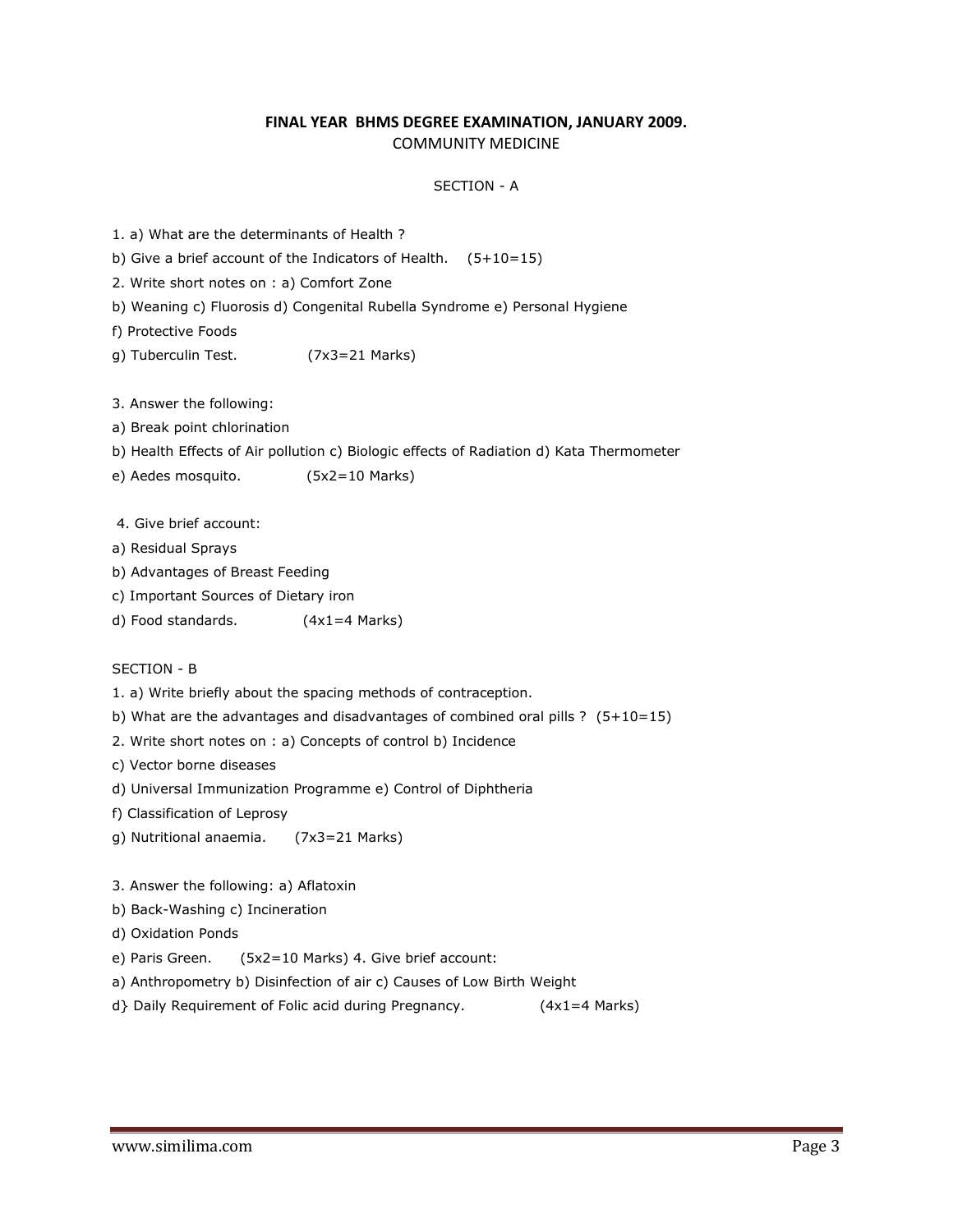## **FINAL YEAR BHMS DEGREE EXAMINATION, JUNE 2008**

Section - A

I. Describe the epidemiological concept of interactions of agent, host and environment in relation to

Diabetes Mellitus. (10 marks)

Write briefly on

I. Framework of a Cohort study.

2.Physical agents of disinfection.

3. Iceberg of disease.

4.Post exposure prophylaxis of Rabies.

5 Assessment of Obesity. (5 x 5 25 marks)

111. Write short notes on

1.Koplick's spots.

2.Ergonomics.

3. Passive immunization.

4. Mortality indicators.

5. Incidence. (5 x 3 15 marks

## Section B

1. What are the different methods of purification of water on a large scale ? Discuss about rapid sand filters. (10 marks)

I I. Write briefly on:

I. Abortion. 2.Radiation hazards.

3.Conservancy system. 4.Food fortification.

5 Pulse polio programme. (5 x 5 25 marks)

III. Write short notes on

I Anthracosi 2.Cyclops.

3 Census. 4.Third generation IUD.

5 UNICEF. (5 x 3=15 marks)

## **FINAL YEAR BHMS DEGREE EXAMINATION, JUNE 2000.**

#### **Section A**

1.Write a brief account on water-borne diseases Discuss the epidemiology and prevention of poliomyelitis What are the effects of Air pollution on Health. What is Ventilation ? Describe the different types of Ventilation.

3. Write short notes on: (a) Septic tank. (b) Net Reproduction Rate,.

www.similima.com **Page 4**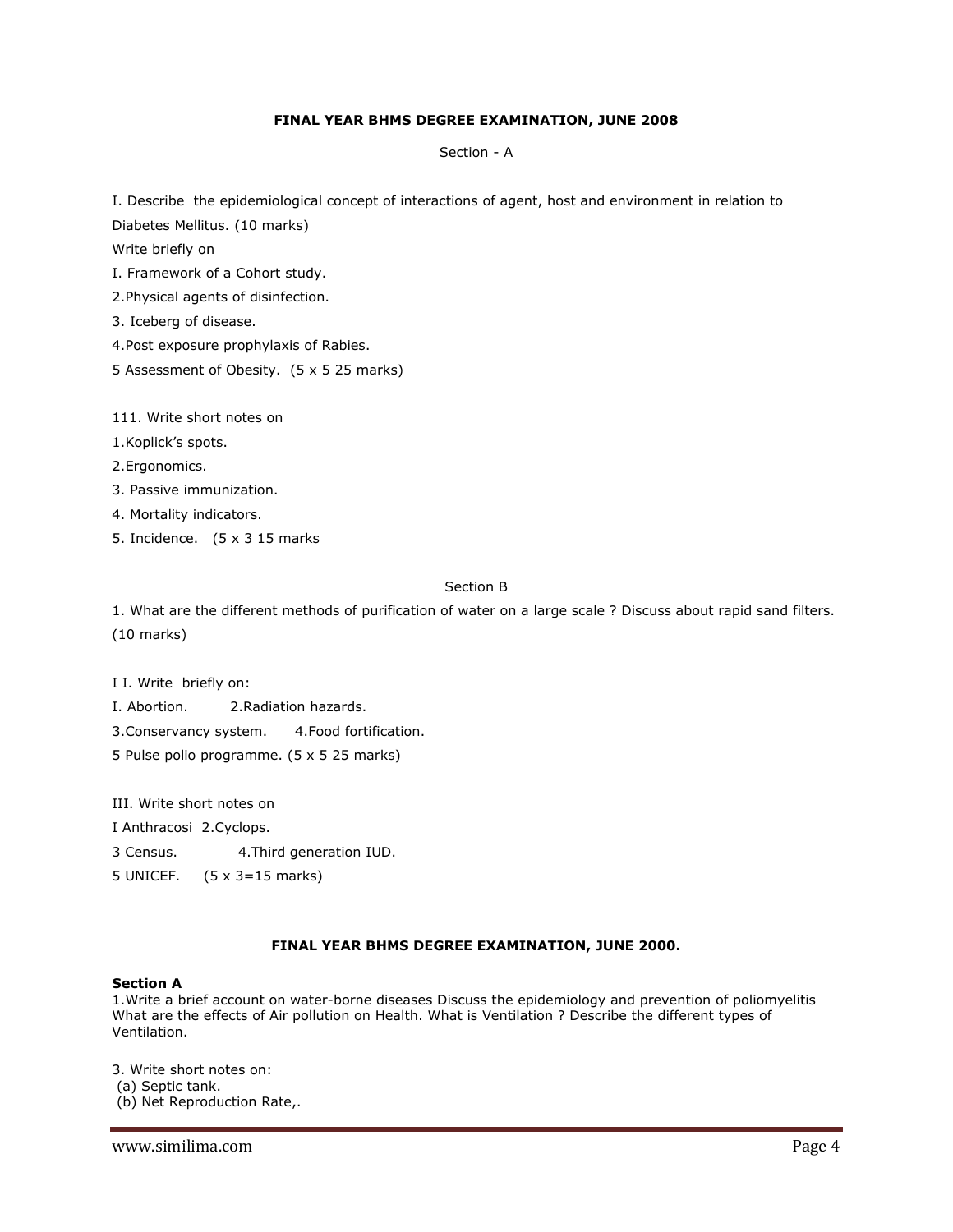(c) Principles of Health Education.

(d) Lepromin test

#### **Section B**

1. Describe the methods of purification of water on a large scale. 2.What are the important MCH problems in our country? Describe the social fact responsible for high IMR in India.

3.Write short notes on: (a) Audio visual aids (b) National Diarrhoe Control Programrne © Principles of Primary Health Care. (d) Food Poisoning

# **FINAL YEAR B.H.M.S. DEGREE EXAMINATION, DECEMBER 1999**

PREVENTIVE AND SOCIAL MEDICINE AND FAMILY WELFARE

## **Part A**

1.Name, important vehicle-borne diseases. What are the epidemiological features of vehicle-borne transmission ?

2.Define Ventilation. Describe the types of ventilation.

3.Write short notes on

(a) Adulteration of food.

(b) Sentinel Surveillance.

(c) Minimum standards of housing.

(d) Disadvantages of hardness of water.

#### P**art.B**

1.What is carrier ? Name the diseases, spread through unclean hands and fingers.

Describe the aetiology; prevention and control of "Serum Hepatitis"

2.What do you understand by mother and child-one unit ? Discuss the important MCII problems in India.

3.Write short notes on:

- (a) Audio visual aids.
- (b) Psychological problems of old age.

(c) Growth monitoring.

(d) Small family norm.

## **FINAL YEAR B.H.M.S. DEGREE EXAMINATION, JUNE 1999**

Paper Il—PREVENTIVE AND SOCIAL MEDICINE AND FAMILY WELFARE

#### **Section A**

1.What is Positive Health? Discuss the important Indicators of Health.

2.Name the important Protective foods. Protective foods are invaluable in Human nutrition. Give reasons. Describe the important uses of dietary fiber.

3. Write short notes on:

(a) Comfort zone.

(b) Water quality standards.

(c) Sew

(d) Rodenticides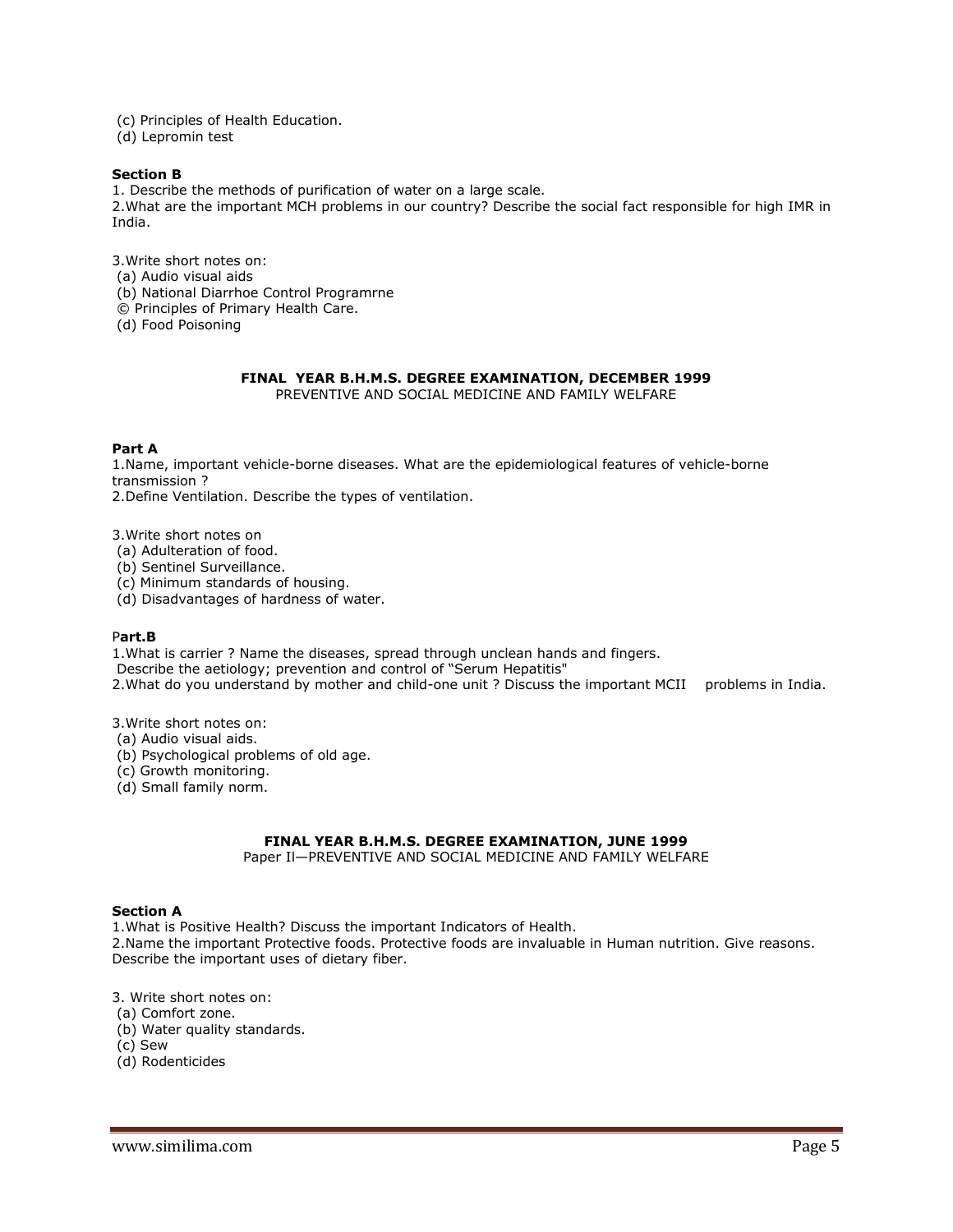## **Section B**

1.Name important mosquito borne diseases. Describe the clinical features, prevention and control of Japanese-Encephalitis.

2.What do you understand "Mental retardation"? Describe the important causes, and prevention of mental retardation.

3. Write short notes on:

- (a) Census.
- (b) Breast-feeding.
- (c) Simple spacing method.
- (d) WHO.

## **FINAL YEAR BHMS. DEGREE EXAMINATION, DECEMBER 1998**

PREVENTIVE AND SOCIAL MEDICINE AND FAMILY WELFARE

#### **Part A**

1.Define Balanced Diet.What is Malnutrition ?Discuss the nutritional problems of poor Indian mothers and their children.

2.What is wholesome and safe water? Name the important natural sources of water.Discuss the WHO International Standards for drinking water.

3. Write short notes on

- (a) Cooling power of air.
- (b) Food poisoning.
- (c) Sanitation barrier.
- (d) Habits of mosquitoes.

## **Part B**

1.Define Fertility.

Describe the important factors depends up on fertility in India.

- 2.What is "Juvenile Delinquency"?
- What are the common behaviour problems in children ?

3.Write short notes on

- (a) Preventive Paediatrics.
- (b) National Leprosy Eradication Programme
- (c) Objectives of Health education.
- (d) Drug dependence.

## **FINAL BHMS DEGREE EXAMINATION, JUNE 1998**

PREVENTIVE AND SOCIAL MEDICINE AND FAMILY WELFARE

#### **Part.A**

- 1. What is food processing and food hygiene ? Classify important food-borne diseases. Discuss common food toxicants.
- 2. Define personal hygiene. Describe the role of personal hygiene in preventing Helminthic diseases.

3.Write short notes on:

- (a) Oxidation pond.
- (b) Housing and health.
- (c) Swimming pool sanitation.
- (d) Role of physician in health care.

#### **Part.B**

1.Define family planning. What are the important family planning services ? Describe the health aspects of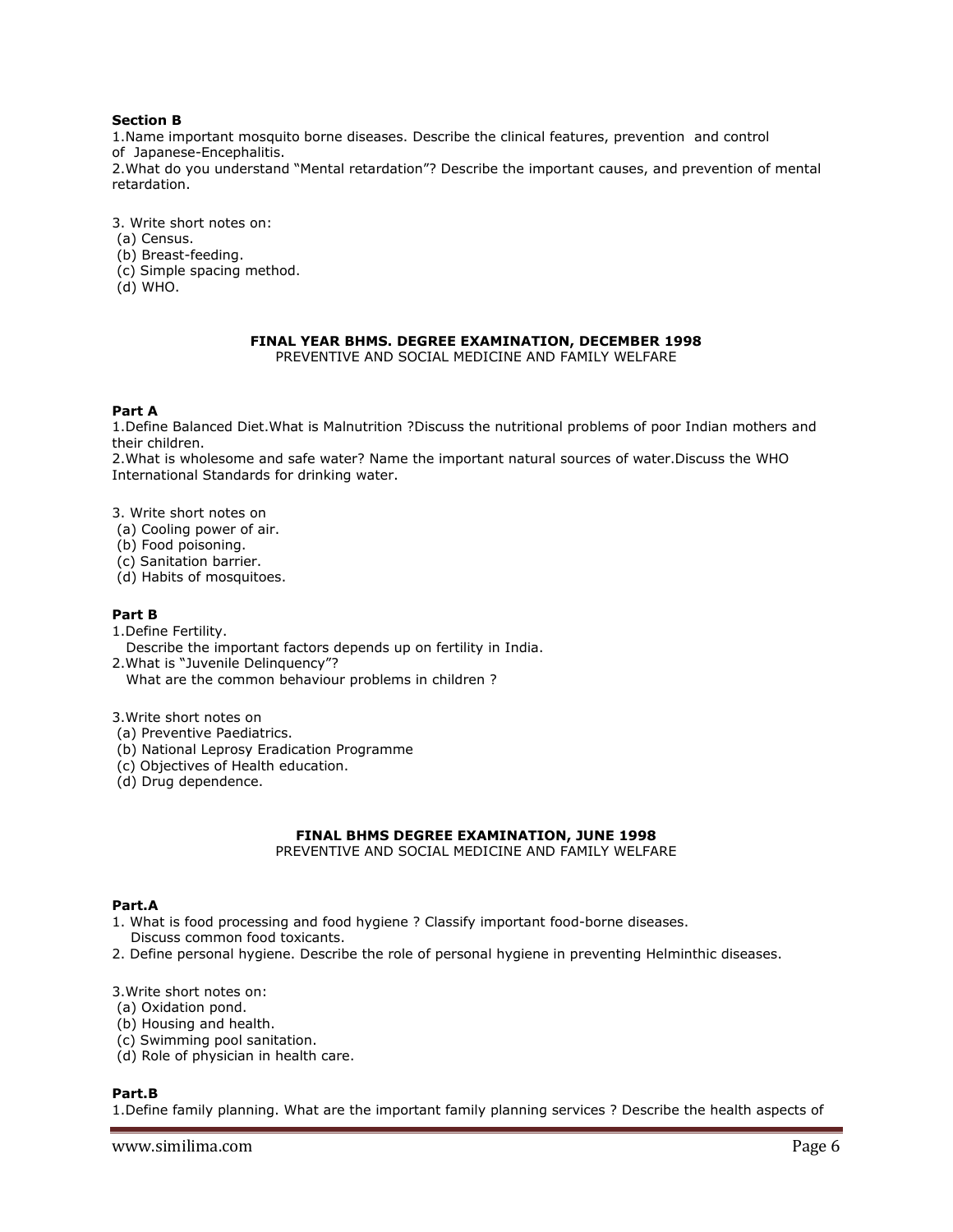family planning. 2.What are the types of mental illness ? What is mental health ? Describe the causes and prevention of mental illness.

3.Write short notes on:

- (a) Kala-azar.
- (b) Preventive care of under-fives.
- (c) Lay-reporting.
- (d) Rat fleas.

## **FINAL YEAR BHMS. DEGREE EXAMINATION, DECEMBER 1997**

PREVENTIVE AND SOCIAL MEDICINE AND FAMILY WELFARE

## **Part.A**

1.A fair is going to be held near your native village for about a fortnight.

How you will organise it, and what steps you will take to ensure the sanitation of the place and nisiking the fair a success?

2.Name the common insect carried diseases ? What do you know about communicative diseases? What is the role of flies and other insects in spreading them? What measures you would adopt to prevent malaria ? Write in details.

- 3. Write short notes on:
- (a) Adulteration of food.
- (b) Atmospheric pollution.
- (d) Incineration.

#### **Part.B**

- 1.What is vital statistics?
- Write briefly the different sources of vital statistics and difficulties encountered for its collection? 2. Write the signs and symptoms and differential diagnosis of chicken-pox and small-pox.
- How do you treat with homoeopathic prophylaxis?

3. Write short notes on:

- (a) Quarrantive.
- (b) Thberculosia.
- (c) Mental hygiene.
- (d) E.S.I.

#### **FINAL YEAR BHMS. DEGREE EXAMINATION, MARCH/APRIL 1997** PREVENTIVE AND SOCIAL MEDICINE AND FAMILY WELFARE

#### **Part A**

1. What do you know about the growth of preventive medicine ? Write the importance of preventive medicine in sick people?

2. What are common ways of disposal of human excreta in a village? Describe any two methods.

3. Write short notes on

- (a) Pasteurization of milk.
- (b) Air borne diseases.
- (c) Protozoal diseases.
- (d) Demand chlorine.

#### **Part.B**

1. What are communicable diseases ? Discuss their prophylaxis.

2. What is meant by family planning ? A newly married couple do not want to have a child for two years. How will advice them?